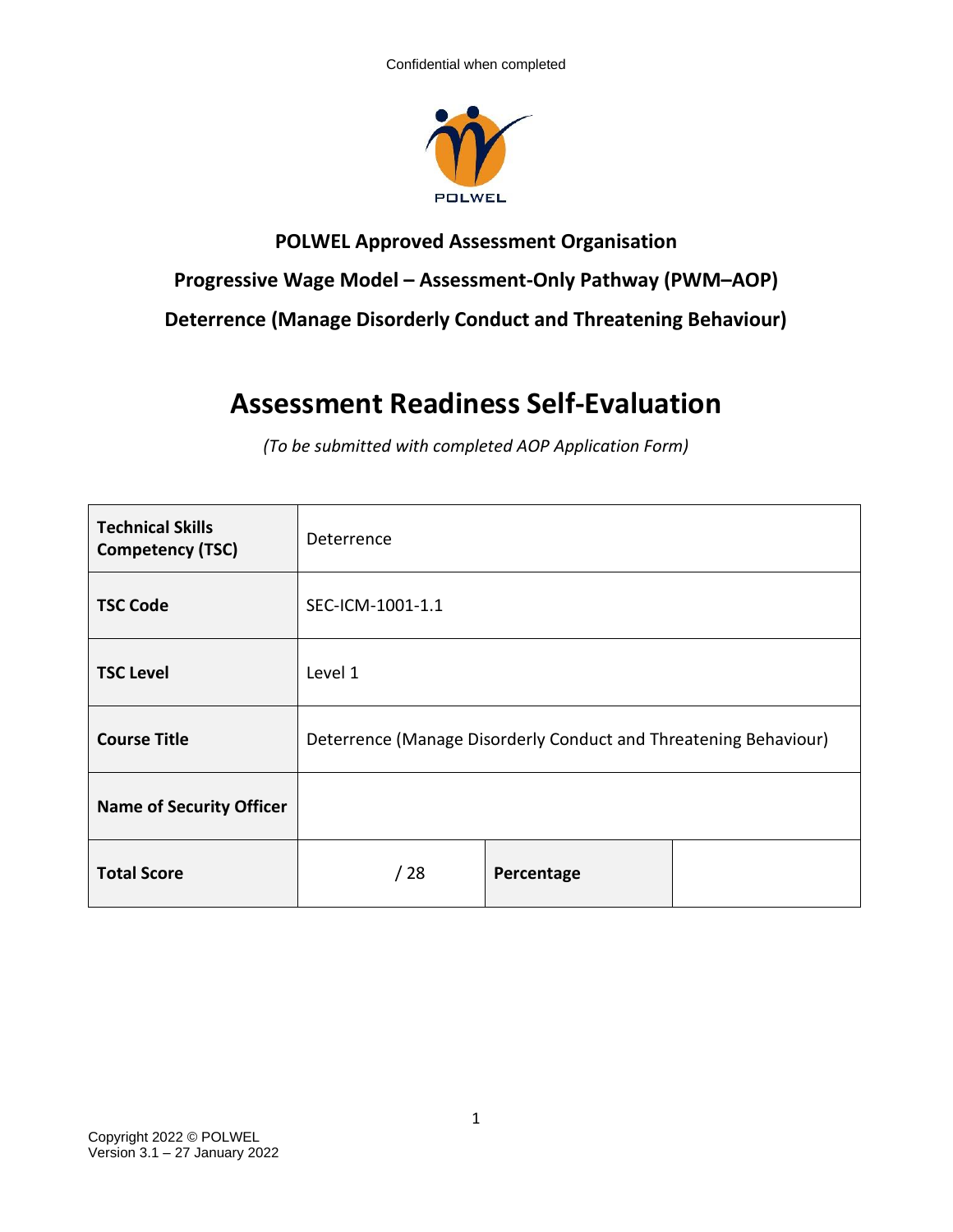## **Terms and Conditions**

- 1. I declare that the completion of this Self-Evaluation is my own effort and it is not the work of others. I understand that POLWEL AAO has every right to withdraw my application for PWM–AOP and forfeit the assessment fees paid if I am found to be untruthful in my declaration.
- 2. I declare that I have the relevant work experience as stipulated in the pre-requisites for PWM–AOP.
- 3. I understand the PWM-AOP is suitable for me if I have received previous formal or informal training relating to the competency requirements of this TSC.
- 4. I understand that I need to be as realistic and honest as possible to evaluate if I am able to meet the assessment requirements of Abilities and Knowledge of the TSC, based on my existing skills and knowledge; failing which, it is likely to result in a 'Not Yet Competent' assessment outcome.
- 5. I understand that the successful completion of this Self-Evaluation will not lead to a Statement of Attainment (SOA) to be issued by SkillsFuture Singapore (SSG) for this TSC.

| <b>Signature of Security Officer</b> |  |
|--------------------------------------|--|
| <b>Name of Security Officer</b>      |  |
| <b>Date</b>                          |  |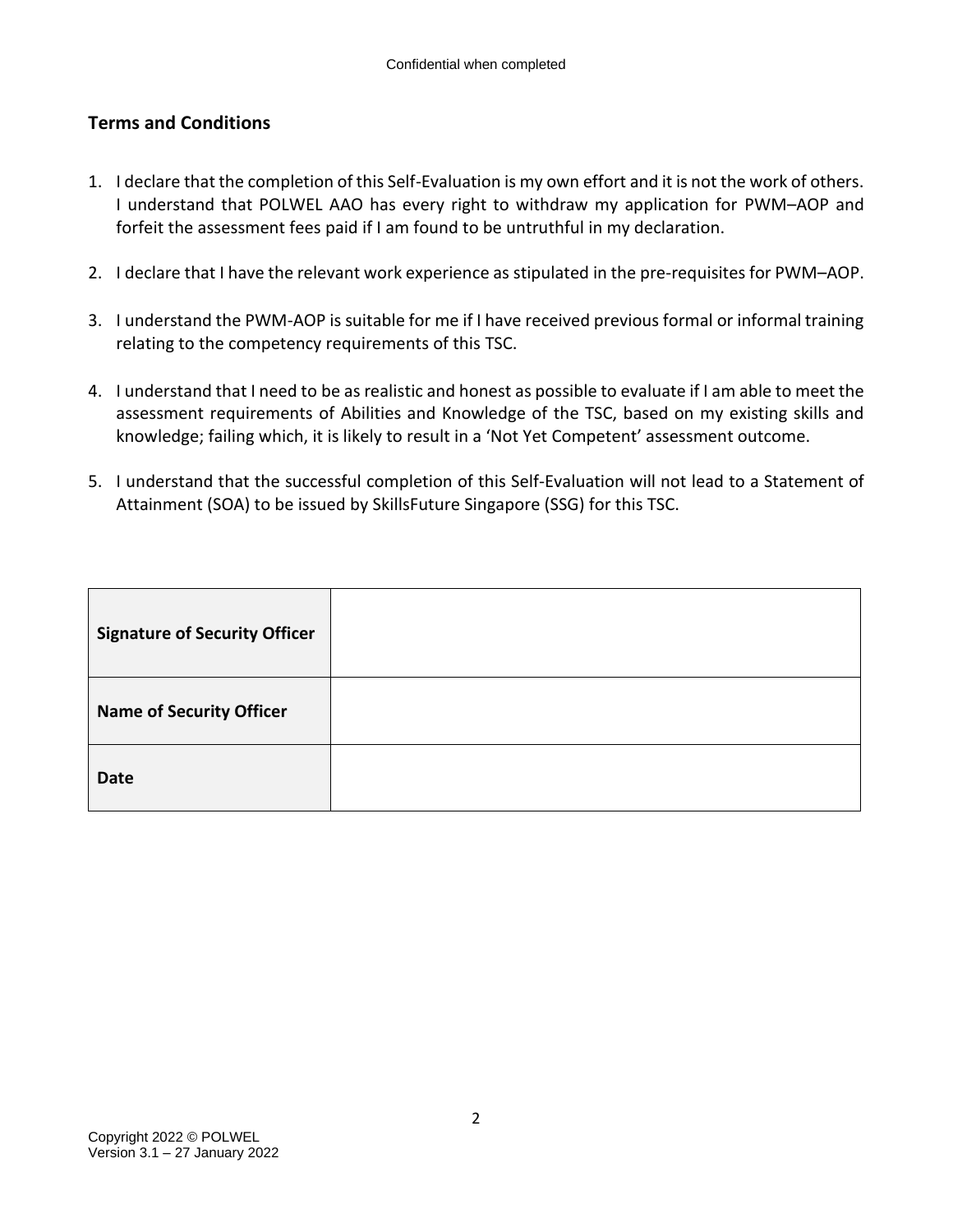## **Assessment Method**

The ways of assessing the Candidate will include practical performance through Role Play and posing of Oral Questions to address the relevant Abilities (A) and Knowledge (K) required of the TSC.

| <b>Abilities</b> | <b>Description</b>                                                                                                       |
|------------------|--------------------------------------------------------------------------------------------------------------------------|
| A1               | Obtain necessary assignment details and clarify with appropriate persons                                                 |
| A2               | Recognise and identify disorderly and unacceptable behaviours throughout<br>assignments                                  |
| A <sub>3</sub>   | Recognise and identify areas that may be susceptible to disorderly and unacceptable<br>behaviours throughout assignments |
| A4               | Carry out appropriate actions during situations according to organisational procedures                                   |
| A <sub>5</sub>   | Manage and refuse entries when appropriately                                                                             |
| A <sub>6</sub>   | Apply appropriate regulations during refusal of entry of banned characters                                               |
| A7               | Communicate and inform appropriate authorities during situations                                                         |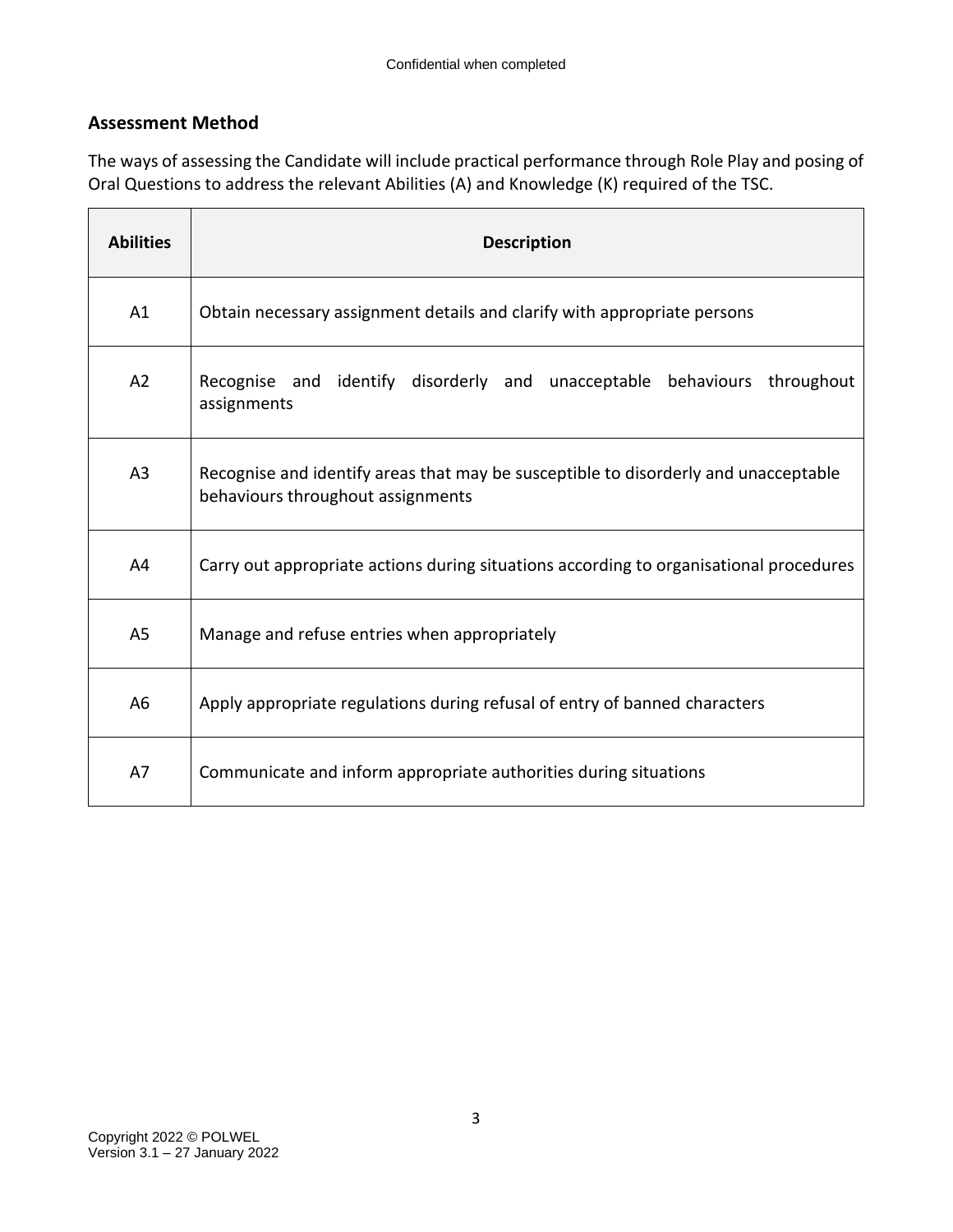| Knowledge      | <b>Description</b>                                                                                       |
|----------------|----------------------------------------------------------------------------------------------------------|
| K1             | Organisational procedures for managing disorderly and threatening behaviours and<br>unauthorised entries |
| K <sub>2</sub> | Relevant legal and law institutional knowledge                                                           |
| K <sub>3</sub> | Types of appropriate equipment                                                                           |
| K4             | Site layouts and locations of assignment                                                                 |
| K <sub>5</sub> | Types of disorderly and unacceptable behaviours                                                          |
| K <sub>6</sub> | Techniques in dealing with adverse situations                                                            |
| K7             | Importance of recognising disorderly and unacceptable behaviours                                         |
| K8             | Types of verbal and non-verbal language in dealing with adverse behaviours                               |
| K9             | Reporting requirements                                                                                   |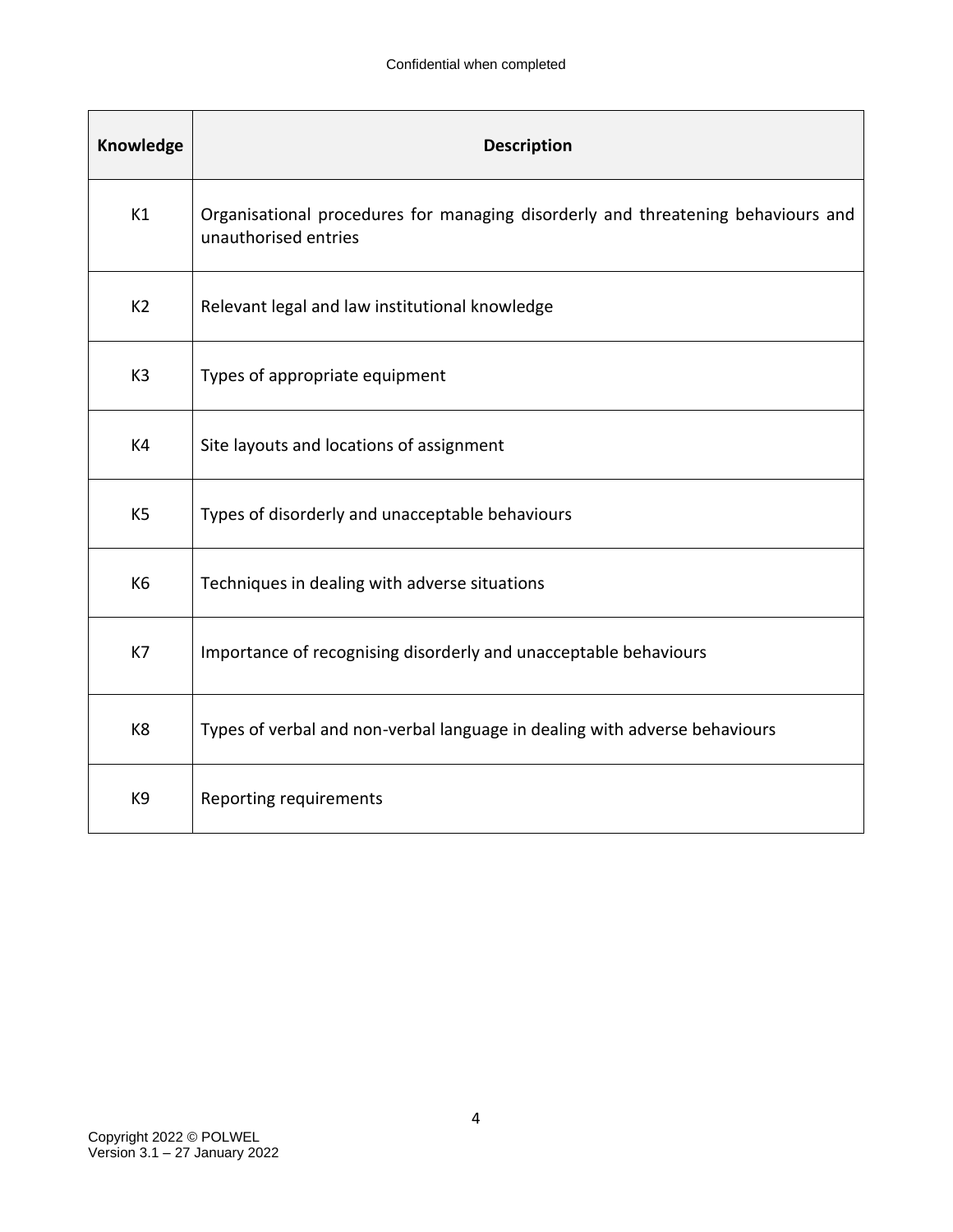| <b>Self-Evaluation Statement</b>                                                                                                                     | Υ<br>(1) | N<br>(0)   |
|------------------------------------------------------------------------------------------------------------------------------------------------------|----------|------------|
| [Role Play 1]                                                                                                                                        |          |            |
| Upon reporting for duty, I am able to show how I prepare for work in meeting<br>the grooming requirements of the organisation.                       |          |            |
| Based on the briefing conducted by the supervisor, I am able to clarify with my<br>supervisor on security requirement and client requirement.        |          |            |
| I am able to demonstrate drawing of the relevant equipment for my shift of duty<br>and prepare (including performing checks) equipment for an event. |          |            |
| I am able to demonstrate setting up metal barricades and rope barriers at a<br>private sale event.                                                   |          |            |
| Sub-total                                                                                                                                            |          | $\sqrt{4}$ |

| <b>Self-Evaluation Statement</b>                                                                                         | Υ<br>(1)   | N<br>(0) |
|--------------------------------------------------------------------------------------------------------------------------|------------|----------|
| [Role Play 2]                                                                                                            |            |          |
| I am able to demonstrate how to handle an incident of a queue jumper who is<br>having an argument with others.           |            |          |
| I am able to demonstrate how to deal with the situation if the queue jumper turns<br>nasty and shouts vulgarities at me. |            |          |
| I am able to put up an incident report for this incident.                                                                |            |          |
| Sub-total                                                                                                                | $\sqrt{3}$ |          |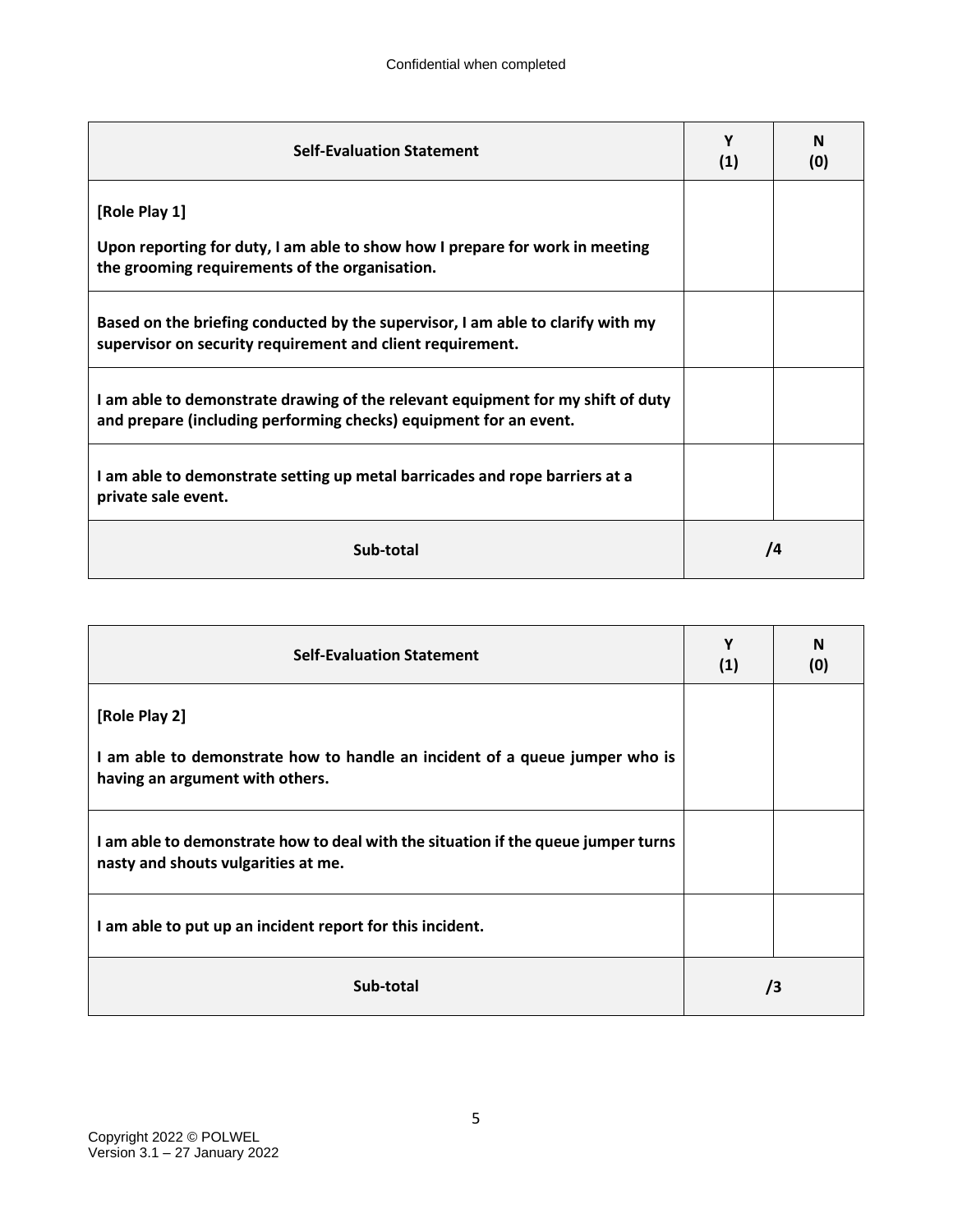| <b>Self-Evaluation Statement</b>                                                                                                                            | Υ<br>(1) | N<br>(0) |
|-------------------------------------------------------------------------------------------------------------------------------------------------------------|----------|----------|
| [Role Play 3]<br>Based on management's instructions, I am able to demonstrate and explain how<br>to check on a vehicle left unattended on the service road. |          |          |
| Upon confirming a case of unauthorised parking, I am able to demonstrate and<br>explain the follow-up actions to be taken                                   |          |          |
| I am able to demonstrate and explain how to handle the situation whereby the<br>driver is unhappy about the vehicle being clamped and asks for the release. |          |          |
| Sub-total                                                                                                                                                   | /3       |          |

| <b>Self-Evaluation Statement</b>                                                                                                                                                                                         | Y<br>(1) | N<br>(0) |
|--------------------------------------------------------------------------------------------------------------------------------------------------------------------------------------------------------------------------|----------|----------|
| [Role Play 4]<br>While performing static duty, I am able to demonstrate how to engage a shopper<br>who is holding on tightly to a bag and behaving in a suspicious manner while trying<br>to enter the department store. |          |          |
| A dog was found inside the bag and the shopper was denied entry into the store<br>due to 'No Pets Allowed' policy. I am able to demonstrate how to diffuse the<br>situation if the shopper reacts angrily.               |          |          |
| I am able to demonstrate the course of action to be taken if it is person with a<br>guide dog trying to enter the store.                                                                                                 |          |          |
| Sub-total                                                                                                                                                                                                                | /3       |          |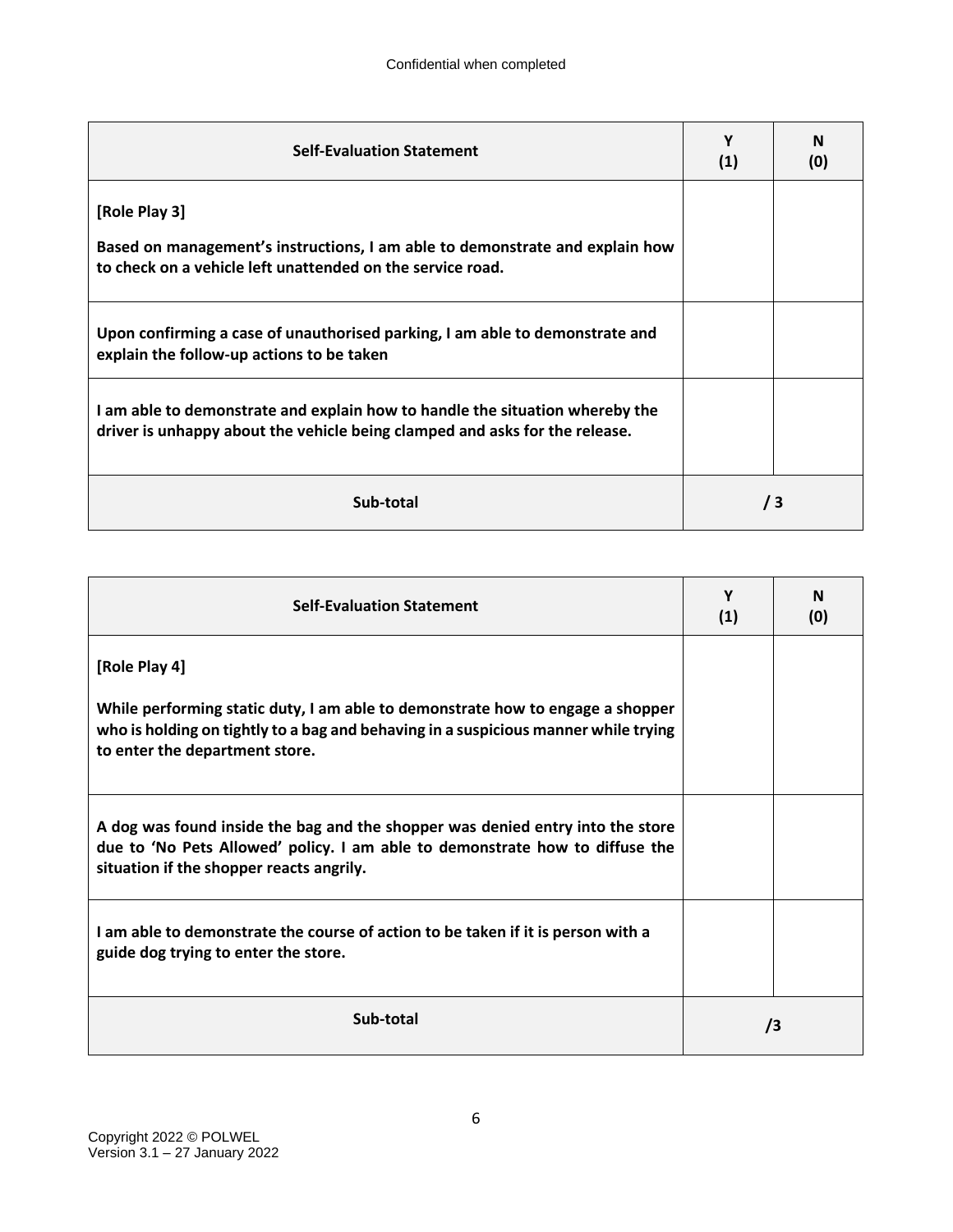| <b>Self-Evaluation Statement</b>                                                                                                                                               | Υ<br>(1) | N<br>(0)   |
|--------------------------------------------------------------------------------------------------------------------------------------------------------------------------------|----------|------------|
| [Role Play 5]<br>Based on studying the statistics of reported incidents, I am able to demonstrate                                                                              |          |            |
| the identification of hot spot areas and explain how they are being identified<br>based on severity and frequency of past incidents.                                           |          |            |
| Based on assessment that two groups of youth armed with offensive weapons<br>may break into a gang fight at the premises, I am able to demonstrate the actions<br>to be taken. |          |            |
| Sub-total                                                                                                                                                                      |          | $\sqrt{2}$ |

| <b>Self-Evaluation Statement</b>                                                                                                                   | γ<br>(1) | N<br>(0) |
|----------------------------------------------------------------------------------------------------------------------------------------------------|----------|----------|
| [Role Play 6]                                                                                                                                      |          |          |
| I am able to demonstrate how to manage the situation whereby an ex-employee,<br>who is banned from entering the premises, is trying to gain entry. |          |          |
| I am able to demonstrate how to handle if the incident escalates when the ex-<br>employee threatens to force his way in.                           |          |          |
| I am able to demonstrate the actions to be taken if the ex-employee challenges<br>me further and barges into the premises.                         |          |          |
| Sub-total                                                                                                                                          |          | /3       |